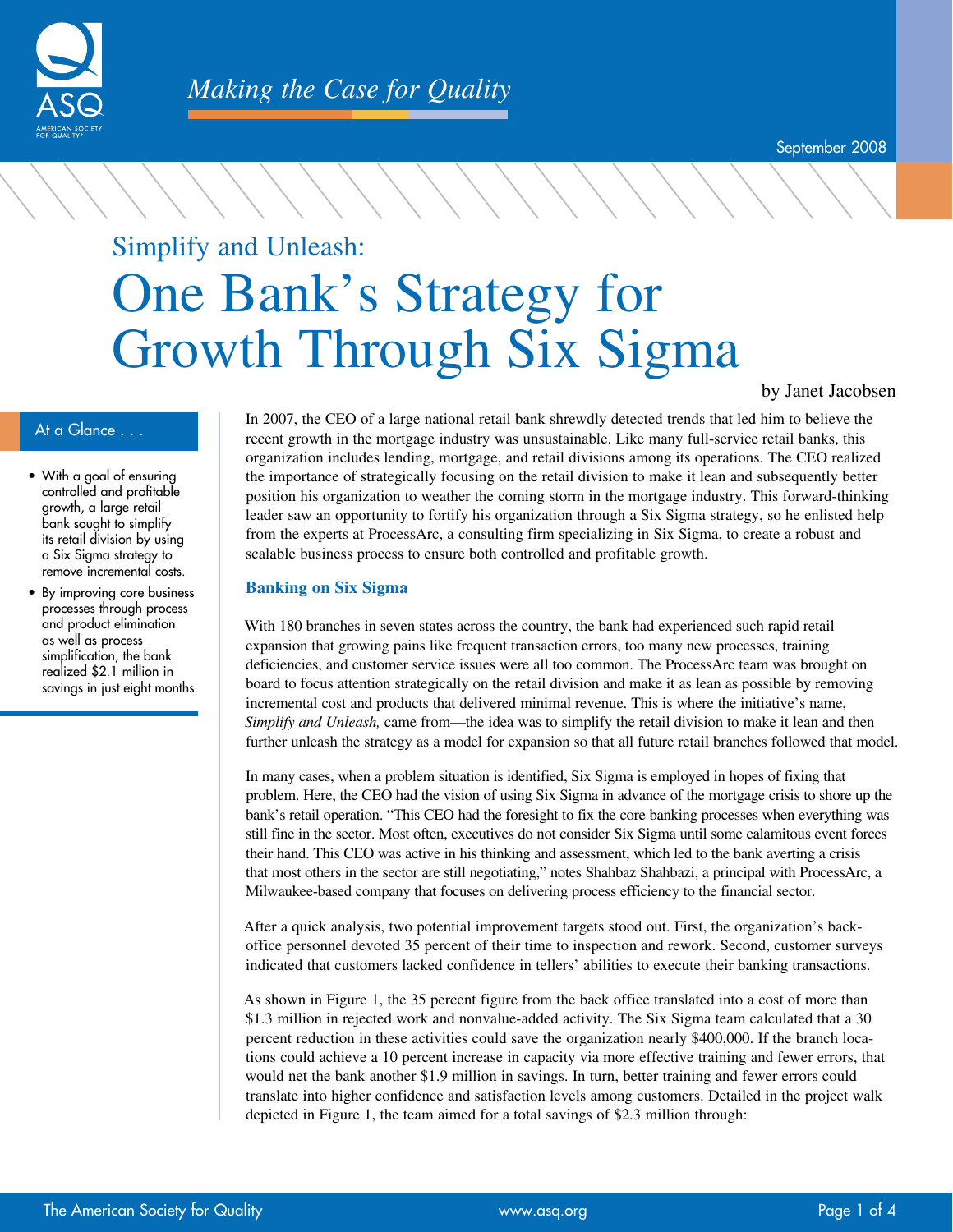- Process simplification
- Process elimination
- Improved communication/new product introduction
- **Training**
- Product elimination

Executive buy-in for the Six Sigma initiative was assured because the need for change was initiated by the bank CEO and was championed by the retail division president. Having these leaders on board would later make a significant difference, not only in driving the required changes to implementation, but also in influencing the speed of progress.

Five self-motivated employees who all had a keen understanding of the bank's systems, as well as its information technology structures and their dependencies, were selected as project leaders for the core improvement team. Each leader was assigned to one of five project silos:

- **Recruiting**
- **Training**
- **Communication**
- **Processes**
- **Products**

ProcessArc principals trained the five leaders as Six Sigma Green Belts using the consulting firm's Financial Services Six Sigma platform. The project leaders were intimately familiar with their areas prior to the training, which made the training process significantly more applicable: As the trainers taught Six

#### *Figure 1—Simplify project financials and project walk*



Preliminary estimates indicated the bank could save more than \$2.3 million by eliminating errors and nonvalue-add activities (increasing capacity) in both back-office and branch operations. The project walk separates the projected savings into five project categories: process simplification, process elimination, communication and new product introduction, training, and product elimination.

Sigma concepts, they also explained how and when to utilize them in specific projects. One of the first assignments the Six Sigma team leaders completed was a fishbone diagram, shown in Figure 2, to help identify the potential improvement areas in the retail division.

While the Simplify and Unleash strategy had many possible dimensions to pursue, the team focused on simplification as a means of addressing the process issues affecting the back-office operations and improving teller performance. Their strategy honed in on three distinctive goals:

- Increase capacity by reducing the amount of waste and rework in the organization.
- Reduce the costs per account by eliminating unprofitable services and control processes by eliminating inefficiencies.
- Increase customer satisfaction through improved training and organizational structure.

# **Stabilizing Operations and Collecting Data**

Once the phase one strategy was determined, the team began improving core processes to create a more stable environment in the bank's retail operations. To accomplish this task the team relied on basic Six Sigma tools such as process mapping, fishbone diagrams, and failure mode and effects analysis (FMEA), as well as tools for designing and implementing data collection plans.

Unfortunately, this bank, like some of its peers in the financial sector, had very little operational and process data to use for decision making. The bank lacked the proper infrastructure to collect process data, as only 30 percent of its processes had rejection rates associated with them; therefore, calculating error rates or rejection rates of back-office transactions was nearly impossible. Under the direction of the improvement team, processes were implemented to collect error rates for all transactions performed at the retail locations. With the error reports, the bank could track the most frequently occurring errors in the organization, which had positive impact in three areas:

1. Improving the training content. By studying error reports, training leaders could make sure to address the transaction elements that were critical to the branch staff. In the past,

# *Figure 2—Simplify and Unleash fishbone*



The improvement team used a fishbone diagram to organize potential improvement projects.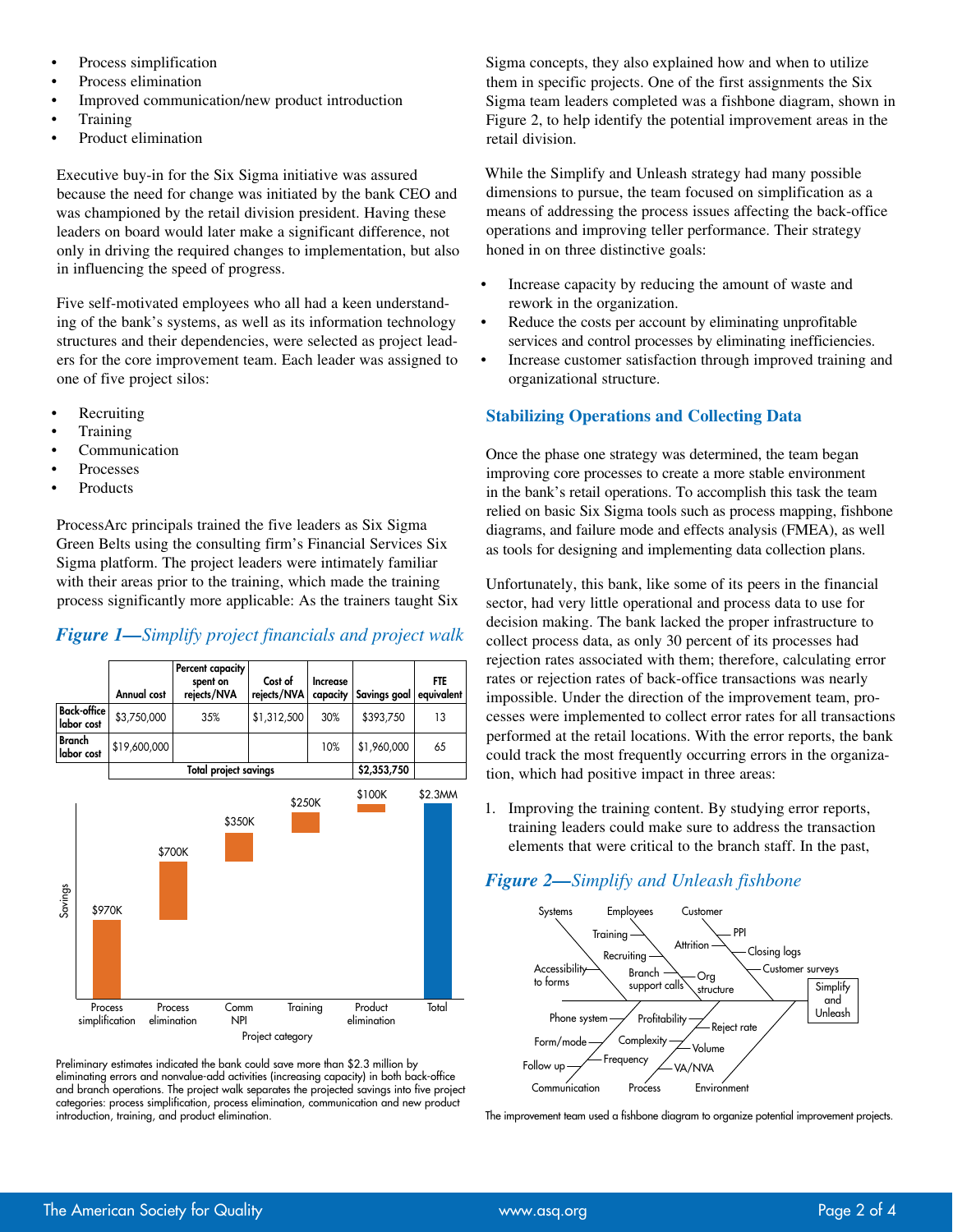key points were not effectively communicated to branch tellers and associates. Establishing a feedback loop between the branches and the training division further improved communication and training.

- 2. Driving the concept of accountability. By measuring the efficiency and effectiveness levels at each of the 180 branches, the bank could calculate the associated costs of specific transaction errors. Prior to this new data collection process, determining which tellers were doing well and which needed further training was difficult.
- 3. Giving a voice to the back office. Error reports also gave a voice to the employees in the organization's back office concerning repeated issues that were taking a great deal of time to resolve. Systematically fixing these issues through process redesign would reduce pressure on these employees. A feedback loop was implemented among the branches, the training division, and the back office.

The concept of collecting data can be a cultural change for financial organizations, says Sheila Shaffie, a ProcessArc principal. She explains to clients that there's a need for data collection points within the business processes to drive change. "Collecting data to drive that level of consistency and documenting processes may seem basic, but it can be an 'aha' moment," notes Shaffie.

Initially the team encountered some resistance around data collection because it was a manual process and the burden fell on those who were already most stretched for time. Eventually the resistance faded when these staff members realized that by collecting data they could help drive improvements that would reduce their workload. In addition to the data collection centered on errors and rejection rates, the team collected voice of the customer information from branch employees to gain their perspectives on what processes were working and what processes they wanted to see changed. Branch employees provided more than 170 suggestions for improvements.

From the data collection efforts, it became apparent that the process flow from the branches to the back office operations was broken, which in turn was a root cause of back-office employees spending 35 percent of their time on rework. The Six Sigma team worked to recover 30 percent of that waste by process simplification and elimination of broken processes and unprofitable products.

#### **Shoring up Operations Through Simplification and Elimination**

#### *Process Simplification*

After compiling a master list of all customer-facing processes in the organization, the improvement team found more than 120 unique processes that required teller training. The team analyzed the volume of each process to gauge how often it was completed and its error or rejection rate. They found that transactions with low volume had higher error rates. A quick study of training materials uncovered discrepancies regarding which tellers were

receiving training on certain processes. In some cases, the training processes were updated so that only senior associates were trained on selected infrequent transactions. Funneling the majority of these sporadically used transactions to a few senior employees would increase the volume for the trained employees and help drive accountability when looking at error rates by employee.

Eventually the Six Sigma improvement team identified 10 highvolume core transactions, based on frequency of client complaint, error rate, and total financial impact to both the bank and its customers. The list included processes for new account openings, wire transfers, automated clearing house transfers, and more. Simplifying these processes, the team determined, would translate into nearly \$1 million in cost savings for the organization.

#### **Product and Process Elimination**

Team members also focused on the myriad products offered by the bank's retail locations and studied the growth and cost per account of the products. One team member, Kathy, a vice president of branch administration and a project manager, explains, "We used a profitability analysis of our current products [prepared by the finance group] and the volume of accounts in each product category to determine which products we wanted to keep and which we wanted to eliminate."

The team brainstormed on key critical to quality factors to consider for product elimination. Five key drivers like income and losses were selected. Eventually the bank decided to drop 18 products, including several specific types of checking and savings accounts, as well as three certificate of deposit options. Eliminating these products was a major step toward simplification in the retail branches.

In addition to discontinuing the unprofitable products, the team focused on reducing the number of processes used in the retail division. The branch services listed in Figure 3 were categorized as high risk, redundant, or unprofitable. Since these processes take capacity away from the branches and the back office, they were identified as candidates for elimination.

## **Impressive Results Come Quickly**

In phase one, the improvement team, led by ProcessArc, went after the low-hanging fruit by eliminating processes and products that had little value to the bank and by implementing a feedback

# *Figure 3—Process elimination project list*

The following branch services were categorized as high risk, redundant, or unprofitable. They were identified as candidates for elimination because they took away capacity from the branch locations and the back office.

| <b>Services</b>        | <b>Potential Savings if Eliminated</b> |
|------------------------|----------------------------------------|
| Counter checks         | \$230,000                              |
| Cash advances          | \$45,000                               |
| <b>Bond</b> redemption | \$320,000                              |
| Signature guarantees   | \$6,000                                |
| <b>Miscellaneous</b>   | \$95,000                               |
| <b>Total Savings</b>   | \$696,000                              |